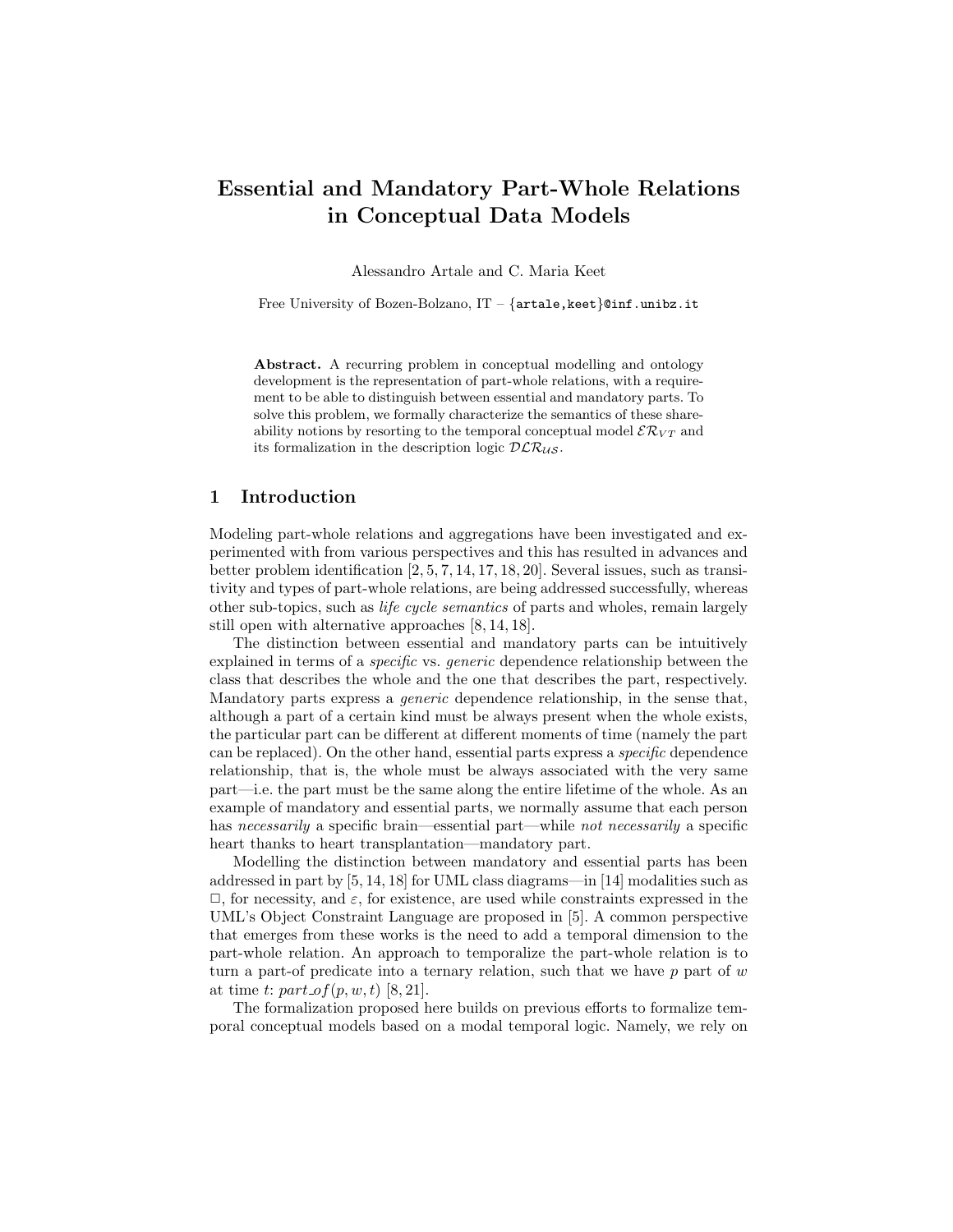a previous work to define the  $\mathcal{ER}_{VT}$  model [3], a temporal Extended Entity-Relationship (EER) model equipped with both a textual and a graphical syntax and based on a model-theoretic semantics. This paper extends  $\mathcal{ER}_{VT}$  with the notion of mandatory and essential parts by fully temporalizing the part-whole relation and its participating classes. As a byproduct, we also define the notion of status relations that constrains the temporal evolution of a relation. Furthermore, since  $\mathcal{ER}_{VT}$  can be mapped into the temporal description logic  $DLR_{US}$  [3], we show how  $DLR_{US}$  can capture in a succinct way the newly introduced constructors (status relations, mandatory and essential parts). The formal model-theoretic semantics and the corresponding  $\mathcal{DLR}_{US}$  axiomatization are general enough to be applied to other (temporal) conceptual modelling and ontology languages.

The remainder of the paper is organised as follows. We start with technical details of  $DLR_{US}$  and  $\mathcal{ER}_{VT}$  in section 2. In section 3 we introduce status relations and prove the properties of essential parts and wholes. Last, we close with conclusions in section 4.

## 2 Temporal Data Models

To capture mandatory and essential parts and represent them in a conceptual modelling language we introduce here representation languages able to capture time varying information. In particular, we consider the temporal EER  $\mathcal{ER}_{VT}$ [3, 4] together with its mapping to the temporal DL  $\mathcal{DLR}_{US}$  [3].  $\mathcal{LR}_{VT}$  has a model-theoretic semantics giving a precise meaning to any corresponding icon in the graphical diagrams.  $\mathcal{E} \mathcal{R}_{VT}$  is based on the general principle that with an UML/EER/ORM to DL transformation [6, 10, 11, 16] we can provide the soughtafter genericity together with the possibility to reason on top of conceptual data models.

This section summarizes both  $DLR_{US}$  and  $\mathcal{ER}_{VT}$ . They are both used in the following sections when the basic conceptual data model is extended to capture particular properties of part-whole relations.

The temporal description logic  $DLR_{US}$ . The temporal description logic  $DLR_{US}$  [3] combines the propositional temporal logic with the *Since* and Until operators and the (non-temporal) description logic  $DLR$  [9] that serves as common foundational language for various conceptual data modeling languages [11].  $DLR_{US}$  can be regarded as an expressive fragment of the first-order temporal modal logic  $L^{\{\text{since, until}\}}$  [12, 15].

The basic syntactical types of  $DLR_{US}$  are classes and n-ary relations (n  $\geq$ 2). Starting from a set of atomic classes (denoted by CN), a set of atomic relations (denoted by RN), and a set of role symbols (denoted by  $U$ ), we can define inductively (complex) class and relation expressions (see upper part of Fig. 1), where the binary constructors  $(\sqcap, \sqcup, \mathcal{U}, \mathcal{S})$  are applied to relations of the same arity, i, j, k, n are natural numbers,  $i \leq n$ , j does not exceed the arity of R, and all the Boolean constructors are available for both class and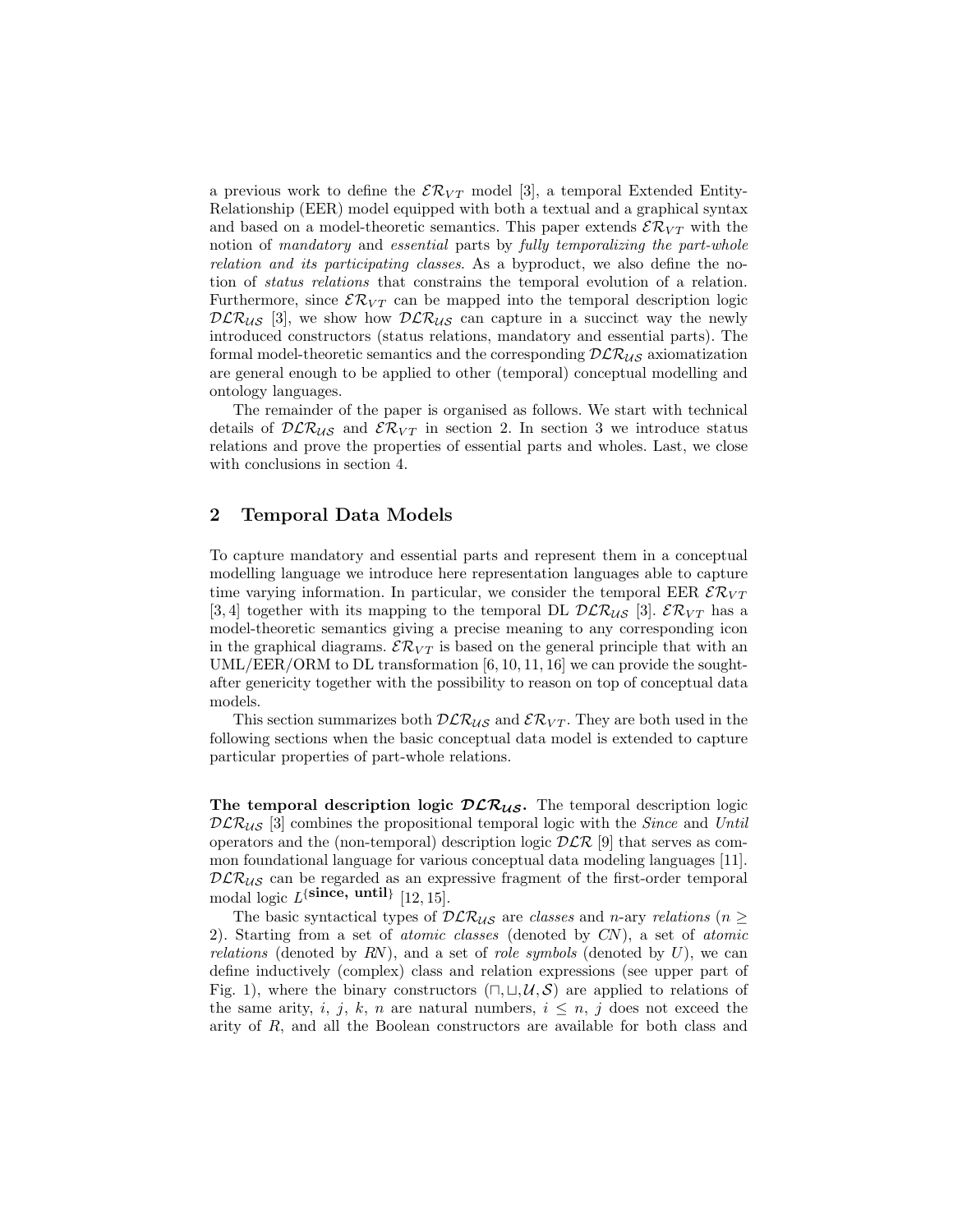$$
C \to T | \perp | CN | \neg C | C_1 \sqcap C_2 | \exists^{\leq k} [U_j]R |
$$
  
\n
$$
\diamond^+ C | \diamond^- C | \Box^+ C | \Box^- C | \oplus C | \ominus C | C_1 U C_2 | C_1 \mathcal{S} C_2
$$
  
\n
$$
R \to T_n | RN | \neg R | R_1 \sqcap R_2 | U_i/n : C |
$$
  
\n
$$
\diamond^+ R | \diamond^- R | \Box^+ R | \Box^- R | \oplus R | \ominus R | R_1 U R_2 | R_1 \mathcal{S} R_2
$$
  
\n
$$
T^{I(t)} = \text{dom}
$$
  
\n
$$
L^{I(t)} = \emptyset
$$
  
\n
$$
CV^{I(t)} \subseteq T^{I(t)}
$$
  
\n
$$
(\bigcap_{i=1}^{T(t)} C_i^{T(t)} \subseteq T^{I(t)})
$$
  
\n
$$
(\bigcap_{i=1}^{T(t)} C_i^{T(t)} \subseteq T^{I(t)})
$$
  
\n
$$
(\bigcap_{i=1}^{T(t)} C_i^{T(t)} \subseteq T^{I(t)})
$$
  
\n
$$
(\bigcap_{i=1}^{T(t)} C_i^{T(t)} \subseteq T^{I(t)})
$$
  
\n
$$
(\bigcap_{i=1}^{T(t)} C_i^{T(t)} \subseteq T^{I(t)})
$$
  
\n
$$
(\bigcap_{i=1}^{T(t)} C_i^{T(t)} \subseteq T^{I(t)})
$$
  
\n
$$
(\bigcap_{i=1}^{T(t)} C_i^{T(t)} \subseteq T^{I(t)})
$$
  
\n
$$
(\bigcap_{i=1}^{T(t)} C_i^{T(t)} \subseteq T^{I(t)})
$$
  
\n
$$
(\bigcap_{i=1}^{T(t)} C_i^{T(t)})
$$
  
\n
$$
(\bigcap_{i=1}^{T(t)} C_i^{T(t)})
$$
  
\n
$$
(\bigcap_{i=1}^{T(t)} C_i^{T(t)})
$$
  
\n
$$
(\bigcap_{i=1}^{T(t)} C_i^{T(t)})
$$
  
\n
$$
(\bigcap_{i=1}^{T(t)} C_i^{T(t)})
$$
  
\n
$$
(\bigcap_{i=1}^{T(t)} C_i^{T(t)})
$$
  
\n

Fig. 1. Syntax and semantics of  $DLR_{US}$ .

relation expressions. The selection expression  $U_i/n$  : C denotes an n-ary relation whose *i*-th argument  $(i \leq n)$ , named  $U_i$ , is of type C. If it is clear from the context, we omit *n* and write  $(U_i : C)$ . The projection expression  $\exists^{\leq k} [U_j]R$  is a generalisation with cardinalities of the projection operator over argument  $U_i$ of relation R; the classical projection is  $\exists^{\geq 1}[U_j]R$ . It is also possible to use the pure argument position version of the language by replacing role symbols  $U_i$ with their corresponding position numbers  $i$ . The model-theoretic semantics of  $DLR_{US}$  assumes a flow of time  $\mathcal{T} = \langle \mathcal{T}_p, \langle \cdot \rangle$ , where  $\mathcal{T}_p$  is a set of time points and  $\lt$  a binary precedence relation on  $\mathcal{I}_p$ , which is assumed to be isomorphic to  $\langle \mathbb{Z}, \langle \rangle$ . The language of  $\mathcal{DLR}_{US}$  is interpreted in temporal models over T, which are triples of the form  $\mathcal{I} = \langle \mathcal{T}, \text{dom}, \mathcal{I}^{(t)} \rangle$ , where dom is non-empty set of objects (the *domain* of  $\mathcal{I}$ ) and  $\mathcal{I}^{(t)}$  an *interpretation function* such that, for every  $t \in \mathcal{T}$  (a shortcut for  $t \in \mathcal{T}_p$ ), every class C, and every n-ary relation R, we have  $C^{T(t)} \subseteq \text{dom} \text{ and } R^{T(t)} \subseteq \text{dom} \text{)}^n$ . The semantics of class and relation expressions is defined in the lower part of Figure 1, where  $(u, v) = \{w \in \mathcal{T} \mid u < w < v\}$ . For classes, the temporal operators  $\diamond^+$  (some time in the future),  $\oplus$  (at the next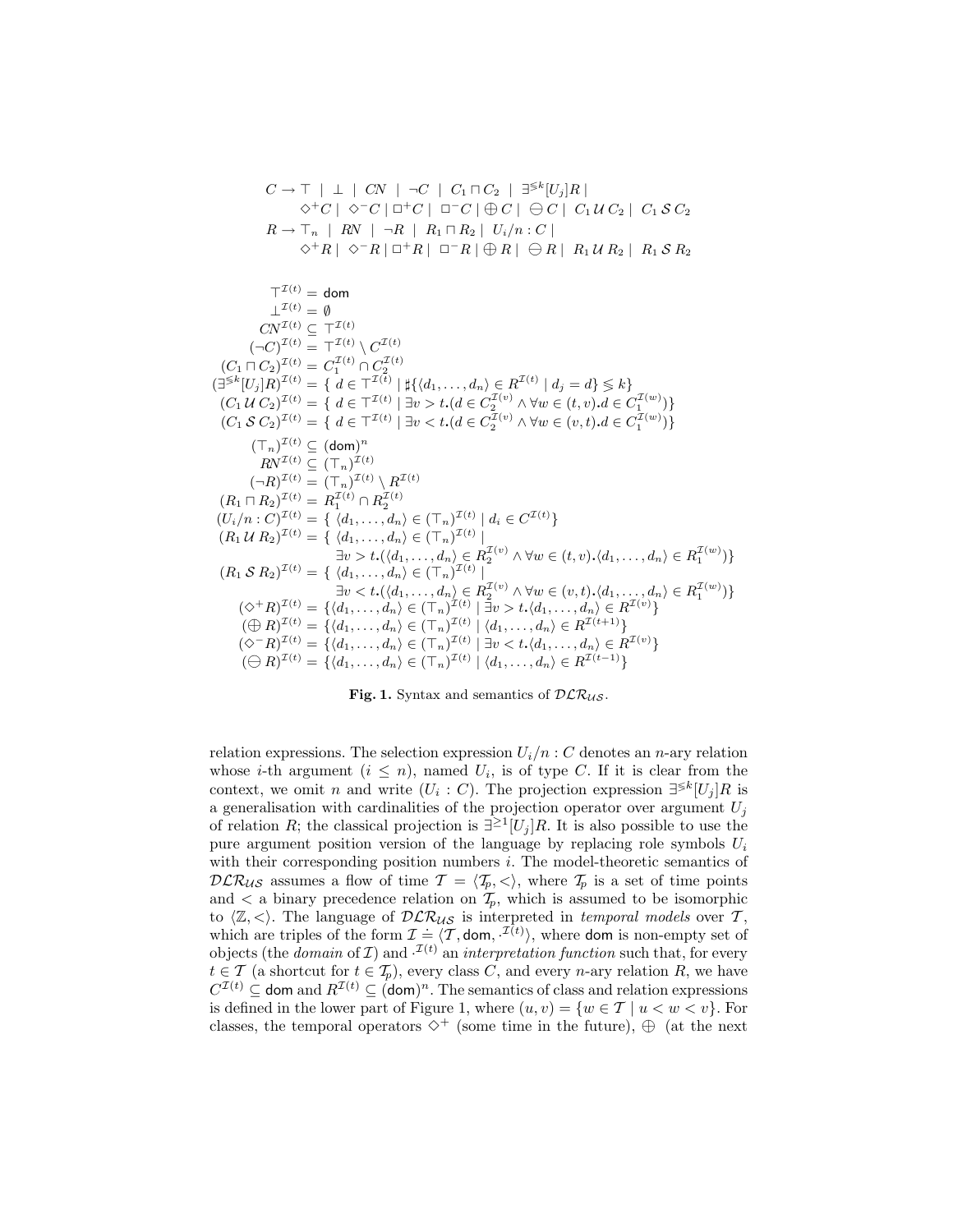moment), and their past counterparts can be defined via  $\mathcal{U}$  and  $\mathcal{S}: \Diamond^+C \equiv \Box \mathcal{U}C$ ,  $\bigoplus C \equiv \perp U C$ , etc. The operators  $\Box^+$  (always in the future) and  $\Box^-$  (always in the past) are the duals of  $\diamond^+$  (some time in the future) and  $\diamond^-$  (some time in the past), respectively, i.e.  $\Box^+C \equiv \neg \Diamond^+ \neg C$  and  $\Box^-C \equiv \neg \Diamond^- \neg C$ , for both classes and relations. The operators  $\diamond^*$  (at some moment) and its dual  $\Box^*$  (at all moments) can be defined for both classes and relations as  $\Diamond^* C \equiv C \Box \Diamond^+ C \Box \Diamond^- C$ and  $\Box^*C \equiv C \sqcap \Box^+C \sqcap \Box^-C$ , respectively. A knowledge base is a finite set  $\Sigma$  of  $DLR_{US}$  axioms of the form  $C_1 \subseteq C_2$  and  $R_1 \subseteq R_2$ , and with  $R_1$  and  $R_2$  being relations of the same arity. An interpretation I satisfies  $C_1 \subseteq C_2$  ( $R_1 \subseteq R_2$ ) if and only if the interpretation of  $C_1$   $(R_1)$  is included in the interpretation of  $C_2$  $(R_2)$  at all time, i.e.  $C_1^{\mathcal{I}(t)} \subseteq C_2^{\mathcal{I}(t)}$   $(R_1^{\mathcal{I}(t)} \subseteq R_2^{\mathcal{I}(t)})$ , for all  $t \in \mathcal{T}$ .

The temporal conceptual model  $\mathcal{ER}_{VT}$  The temporal EER model  $\mathcal{ER}_{VT}$ is briefly introduced (see [3] for full details).  $\mathcal{ER}_{VT}$  supports timestamping for classes, attributes, and relationships, and is equipped with both a textual and a graphical syntax along with a model-theoretic semantics as a temporal extension of the EER semantics [11].

**Definition 1** ( $\mathcal{ER}_{VT}$  Conceptual Data Model). An  $\mathcal{ER}_{VT}$  conceptual data model is a tuple:  $\Sigma = (\mathcal{L}, \text{REL}, \text{ATT}, \text{CARD}, \text{ISSI}, \text{COVER}, S, T, \text{KEY})$ , such that:  $\mathcal L$  is a finite alphabet partitioned into the sets:  $\mathcal C$  (class symbols),  $\mathcal A$  (attribute symbols),  $R$  (relationship symbols),  $U$  (role symbols),  $D$  (domain symbols) and

- 1. The set  $C$  of class symbols is partitioned into a set  $C^S$  of Snapshot classes (marked with an S), a set  $\mathcal{C}^{\tilde{M}}$  of Mixed classes (unmarked classes), and a set  $\mathcal{C}^T$  of Temporary classes (marked with a  $\mathsf{T}$ ); likewise for  $\mathcal{R}$ .
- 2. ATT is a function that maps a class symbol in  $\mathcal C$  to an A-labeled tuple over  $\mathcal{D}, \, \text{ATT}(C) = \langle A_1 : D_1, \ldots, A_h : D_h \rangle.$
- 3. REL is a function that maps a relationship symbol in  $R$  to an  $U$ -labeled tuple over C, REL $(R) = \langle U_1 : C_1, \ldots, U_k : C_k \rangle$ , and k is the arity of R.
- 4. CARD is a function  $C \times \mathcal{R} \times \mathcal{U} \mapsto \mathbb{N} \times (\mathbb{N} \cup {\infty})$  denoting cardinality constraints. We denote with CMIN $(C, R, U)$  and CMAX $(C, R, U)$  the first and second component of CARD.
- 5. ISA is a binary relationship ISA  $\subseteq$   $(C \times C) \cup (\mathcal{R} \times \mathcal{R})$ . ISA between relationships is restricted to relationships with the same arity.
- 6. DISJ, COVER are binary relations over  $2^c \times c$ , describing disjointness and covering partitions over a group of isa that share the same superclass.
- 7. S, T are binary relations over  $C \times A$  containing, respectively, the snapshot and temporary attributes of a class;
- 8. KEY is a function, KEY :  $C \rightarrow A$ , that maps a class symbol in C to its key attribute.

The model-theoretic semantics associated with the  $\mathcal{ER}_{VT}$  modelling language adopts the snapshot representation of temporal conceptual data models [12] following the snapshot paradigm,  $\mathcal{T}_p$  is a set of time points and  $\lt$  is a binary precedence relation on  $\mathcal{T}_p$ , the flow of time  $\mathcal{T} = \langle \mathcal{T}_p, \langle \rangle$  is assumed to be isomorphic to either  $\langle \mathbb{Z}, \langle \rangle$  or  $\langle \mathbb{N}, \langle \rangle$ )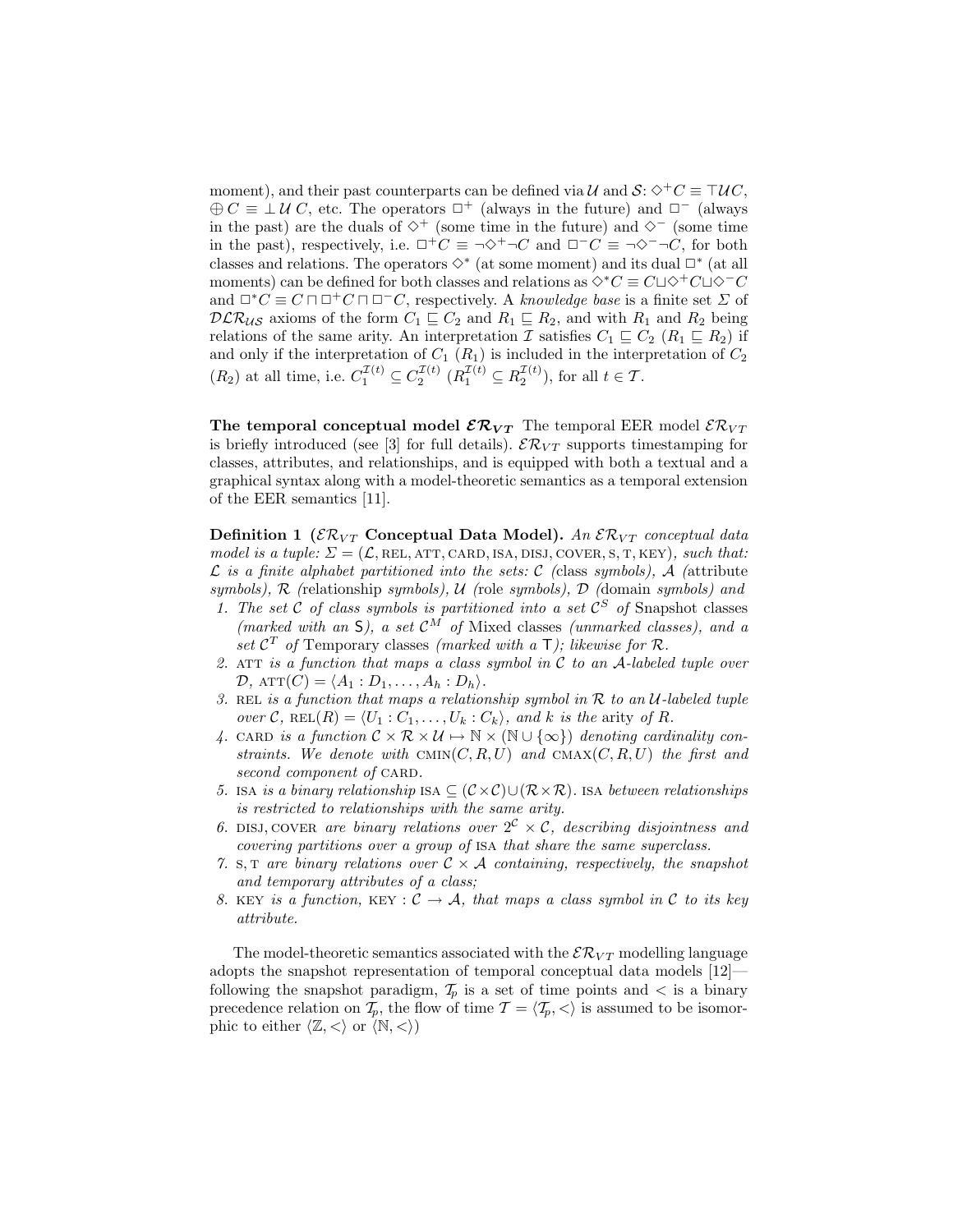**Definition 2** ( $\mathcal{ER}_{VT}$  **Semantics).** Let  $\Sigma$  be an  $\mathcal{ER}_{VT}$  schema. A temporal database state for the schema  $\Sigma$  is a tuple  $\mathcal{B} = (\mathcal{T}, \Delta^{\mathcal{B}} \cup \Delta^{\mathcal{B}}_{D}, \mathcal{B}^{(t)})$ , such that:  $\Delta^{\mathcal{B}}$  is a nonempty set of abstract objects disjoint from  $\Delta_D^{\mathcal{B}}$ ;  $\Delta_D^{\mathcal{B}} = \bigcup_{D_i \in \mathcal{D}} \Delta_{D_i}^{\mathcal{B}}$ is the set of basic domain values used in the schema  $\Sigma$ ; and  $\mathcal{B}(t)$  is a function that for each  $t \in \mathcal{T}$  maps:

- Every basic domain symbol  $D_i$  into a set  $D_i^{\mathcal{B}(t)} = \Delta_{D_i}^{\mathcal{B}}$ .
- − Every class C to a set  $C^{B(t)} \subseteq \Delta^B$ —thus objects are instances of classes.
- Every relationship R to a set  $R^{\mathcal{B}(t)}$  of U-labeled tuples over  $\Delta^{\mathcal{B}}$ —i.e. let R be an n-ary relationship connecting the classes  $C_1, \ldots, C_n$ , REL $(R) = \langle U_1 :$  $C_1, \ldots, U_n : C_n$ , then,  $r \in R^{\mathcal{B}(t)} \rightarrow (r = \langle U_1 : o_1, \ldots, U_n : o_n \rangle \wedge \forall i \in$  $\{1,\ldots,n\}.o_i \in C_i^{\mathcal{B}(t)}$ . We adopt the convention:  $\langle U_1: o_1,\ldots,U_n: o_n \rangle \equiv$  $\langle o_1, \ldots, o_n \rangle$ , when U-labels are clear from the context.
- $-$  Every attribute A to a set  $A^{\mathcal{B}(t)} \subseteq \Delta^{\mathcal{B}} \times \Delta^{\mathcal{B}}_D$ , such that, for each  $C \in \mathcal{C}$ , if  $\text{ATT}(C) = \langle A_1 : D_1, \ldots, A_h : D_h \rangle$ , then,  $o \in C^{\mathcal{B}(t)} \to (\forall i \in \{1, \ldots, h\}, \exists a_i$ .  $\langle o, a_i \rangle \in A_i^{\mathcal{B}(t)} \wedge \forall a_i. \langle o, a_i \rangle \in A_i^{\mathcal{B}(t)} \rightarrow a_i \in \Delta_{D_i}^{\mathcal{B}}$ .

 $B$  is said a legal temporal database state if it satisfies all of the constraints expressed in the schema, i.e. for each  $t \in \mathcal{T}$ :

- For each  $C_1, C_2 \in \mathcal{C}$ , if  $C_1$  is a  $C_2$ , then,  $C_1^{\mathcal{B}(t)} \subseteq C_2^{\mathcal{B}(t)}$ .
- For each  $R_1, R_2 \in \mathcal{R}$ , if  $R_1$  ISA  $R_2$ , then,  $R_1^{\mathcal{B}(t)} \subseteq R_2^{\mathcal{B}(t)}$ .
- For each cardinality constraint  $CARD(C, R, U)$ , then:
- $o \in C^{\mathcal{B}(t)} \to \text{CMIN}(C, R, U) \leq \#\{r \in R^{\mathcal{B}(t)} \mid r[U] = o\} \leq \text{CMAX}(C, R, U).$  $-$  For  $C, C_1, \ldots, C_n \in \mathcal{C}, \text{ if } \{C_1, \ldots, C_n\} \text{ DISJ } C, \text{ then},$
- $\forall i \in \{1, \ldots, n\} \cdot C_i$  isa  $C \wedge \forall j \in \{1, \ldots, n\}, \ j \neq i \cdot C_i^{\mathcal{B}(t)} \cap C_j^{\mathcal{B}(t)} = \emptyset.$
- $-$  For  $C, C_1, \ldots, C_n \in \mathcal{C}, \text{ if } \{C_1, \ldots, C_n\} \text{ covers } C, \text{ then,}$
- $\forall i \in \{1,\ldots,n\} \cdot C_i$  ISA  $C \wedge C^{\mathcal{B}(t)} = \bigcup_{i=1}^n C_i^{\mathcal{B}(t)}$ .
- For each snapshot class  $C \in \mathcal{C}^S$ , then,  $o \in C^{\mathcal{B}(t)} \to \forall t' \in \mathcal{T} . o \in C^{\mathcal{B}(t')}$ .
- *− For each temporary class*  $C \in \mathcal{C}^T$ , then,  $o \in C^{\mathcal{B}(t)} \to \exists t' \neq t.o \notin C^{\mathcal{B}(t')}$ .
- $\vdash$  For each snapshot relationship  $R \in \mathcal{R}^S$ , then,  $r \in R^{\mathcal{B}(t)} \rightarrow \forall t' \in \mathcal{T} . r \in R^{\mathcal{B}(t')}$ .
- $\overline{F}$  For each temporary relationship  $R \in \mathcal{R}^T$ , then,  $r \in R^{\mathcal{B}(t)} \rightarrow \exists t' \neq t$ ,  $r \notin R^{\mathcal{B}(t')}$ .
- $-$  For each class  $C \in \mathcal{C}$ , if  $\text{ATT}(\overline{C}) = \langle A_1 : D_1, \ldots, A_h : D_h \rangle$ , and  $\langle C, A_i \rangle \in \mathcal{S}$ , then,  $(o \in C^{\mathcal{B}(t)} \land \langle o, a_i \rangle \in A_i^{\mathcal{B}(t)}) \rightarrow \forall t' \in \mathcal{T}. \langle o, a_i \rangle \in A_i^{\mathcal{B}(t')}$ .
- $-$  For each class  $C \in \mathcal{C}$ , if  $\text{ATT}(C) = \langle A_1 : D_1, \ldots, A_h : D_h \rangle$ , and  $\langle C, A_i \rangle \in \text{T}$ , then,  $(o \in C^{\mathcal{B}(t)} \land \langle o, a_i \rangle \in A_i^{\mathcal{B}(t)}) \rightarrow \exists t' \neq t \ldotp \langle o, a_i \rangle \notin A_i^{\mathcal{B}(t')}$ .
- For each  $C \in \mathcal{C}, A \in \mathcal{A}$  such that  $KEY(C) = A$ , then, A is a snapshot  $attribute-i.e. \langle C, A_i \rangle \in \mathbf{S}$  — and  $\forall a \in \Delta_D^{\mathcal{B}}$ ,  $\# \{o \in C^{\mathcal{B}(t)} \mid \langle o, a \rangle \in A^{\mathcal{B}(t)} \}$  ≤ 1.

Given such a set-theoretic semantics for  $\mathcal{ER}_{VT}$ , some relevant modelling notions such as satisfiability, subsumption, and derivation of new constraints by means of logical implication have been defined rigorously [4]. Finally, we briefly summarize how  $DLR_{US}$  is able to capture temporal schemas expressed in  $\mathcal{ER}_{VT}$ —see [3] for more details.

**Definition 3 (Mapping**  $\mathcal{ER}_{VT}$  **into**  $\mathcal{DLR}_{US}$ **).** Let  $\Sigma = (\mathcal{L}, \text{REL}, \text{ATT}, \text{CARD},$ ISA, DISJ, COVER, S, T, KEY) be an  $\mathcal{ER}_{VT}$  schema. The  $\mathcal{DLR}_{US}$  knowledge base,  $\mathcal{K}$ , mapping  $\Sigma$  is as follows.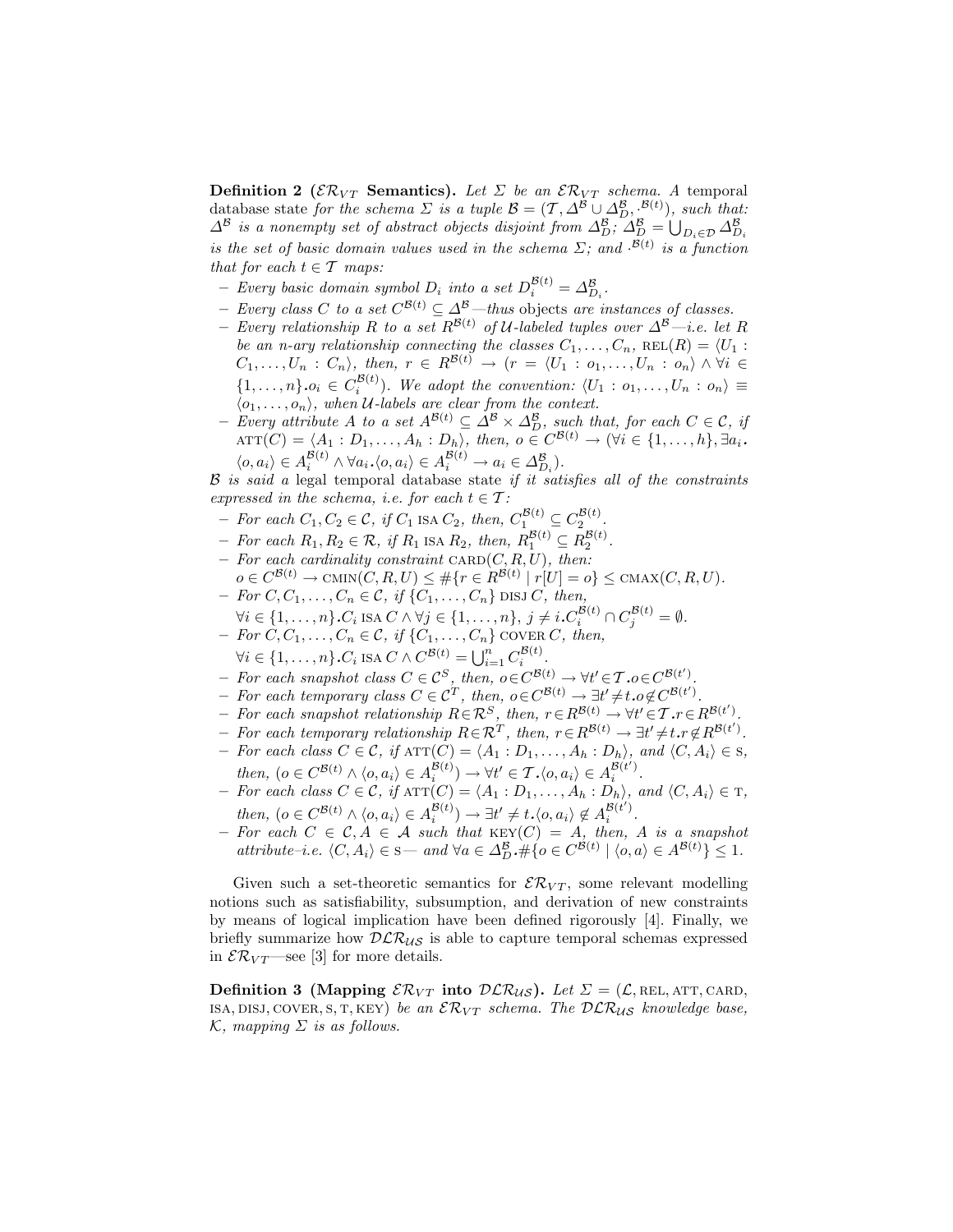- *For each*  $A \in \mathcal{A}$ , then,  $A \sqsubseteq$  From:  $\top \sqcap$  To:  $\top \in \mathcal{K}$ ;
- $-If C_1$  ISA  $C_2 \in \Sigma$ , then,  $C_1 \sqsubseteq C_2 \in \mathcal{K}$ ; If  $R_1$  ISA  $R_2 \in \Sigma$ , then,  $R_1 \sqsubseteq R_2 \in \mathcal{K}$ ;
- $-If \text{ REL}(R) = \langle U_1 : C_1, \ldots, U_k : C_k \rangle \in \Sigma$ , then  $R \sqsubseteq U_1 : C_1 \sqcap \ldots \sqcap U_k : C_k \in \mathcal{K};$
- $-$  If ATT(C) =  $\langle A_1 : D_1, \ldots, A_h : D_h \rangle \in \Sigma$ , then,  $C \subseteq \exists [\texttt{From}] A_1 \sqcap \ldots \sqcap$  $\exists$ [From] $A_h \sqcap \forall$ [From] $(A_1 \rightarrow \texttt{To} : D_1) \sqcap \ldots \sqcap \forall$ [From] $(A_h \rightarrow \texttt{To} : D_h) \in \mathcal{K}$ ;
- $-If$  CARD $(C, R, U) = (m, n) \in \Sigma$ , then,  $C \sqsubseteq \exists^{\ge m}[U]R \sqcap \exists^{\le n}[U]R \in \mathcal{K}$ ;  $-If\{C_1,\ldots,C_n\}$  DISJ  $C \in \Sigma$ , then K contains:  $C_1 \sqsubseteq C \sqcap \neg C_2 \sqcap \ldots \sqcap \neg C_n;$
- $C_2 \sqsubseteq C \sqcap \neg C_3 \sqcap \ldots \sqcap \neg C_n; \ldots C_n \sqsubseteq C;$  If  $\{C_1, \ldots, C_n\}$  cover  $E \in \Sigma$ , then K contains:  $C_1 \sqsubseteq C; \ldots C_n \sqsubseteq C; C \sqsubseteq C_1 \sqcup \ldots \sqcup C_n;$
- $-$  If KEY(C) = A, then, K contains:  $C \subseteq \exists^{-1}[\texttt{From}] \Box^* A$ ;  $\top \subseteq \exists^{\leq 1}[\texttt{To}](A \sqcap$  $[From]: C;$
- $-If C \in \mathcal{C}^S$ , then,  $C \sqsubseteq (\square^* C) \in \mathcal{K}$  (similar for  $R \in \mathcal{R}^S$ );
- $-If C \in \mathcal{C}^{T}$ , then,  $C \sqsubseteq (\Diamond^* \neg C) \in \mathcal{K}$  (similar for  $R \in \mathcal{R}^{T}$ );
- $-If \langle C, A \rangle \in \mathcal{S}$ , then,  $C \sqsubseteq \forall [\texttt{From}](A \rightarrow \Box^* A) \in \mathcal{K};$
- $-If(C, A) \in T$ , then,  $C \sqsubseteq \forall$ [From] $(A \rightarrow \Diamond^* \neg A) \in \mathcal{K}$ .

In the next sections we extend the formalism presented here to capture essential and sharable parts.

#### 3 Modeling Mandatory and Essential Parts

This section presents a formalization of the notion of mandatory and essential part-whole relations. To formalize such properties of part-whole relations we will resort to the formalism introduced in the previous section and extend  $\mathcal{ER}_{VT}$  with the possibility to capture such part-whole properties, while the description logic  $DLR_{US}$  will present a corresponding axiomatization for them. A basic building block to achieve the desired formalization is the notion of status relations. The formalization of status relations is an original contribution of this paper. They are in analogy with status classes addressed by [4] and will be useful for modeling essential part-whole relations. We therefore start by introducing status relations and then we proceed to formalizing mandatory and essential parts and wholes.

Status Relations. Status relations extend the notion of status classes [22, 13, 4] to statuses for relations. Status classes—formalized in [4]—constrain the evolution of an instance's membership in a class along its lifespan. According to [22, 4], status modeling includes up to four different statuses scheduled, active, suspended, disabled, each one entailing different constraints. Likewise, we have four different statuses for relations, too: scheduled, active, suspended, disabled. Each one is illustrated with an example before we proceed to the formalization.

- Scheduled: a relation is scheduled if its instantiation is known but its membership will only become effective some time later. Objects in its participating classes must be either scheduled, active, or suspended; e.g., a new pillar for the Sagrada Familia's interior is scheduled to become part of that church.
- Active: the status of a relation is active if the particular relation fully instantiates the type-level relation and only active classes can participate into an active relation; e.g., the Mont Blanc mountain is part of the Alps mountain range, and the country Republic of Ireland is part of the European Union.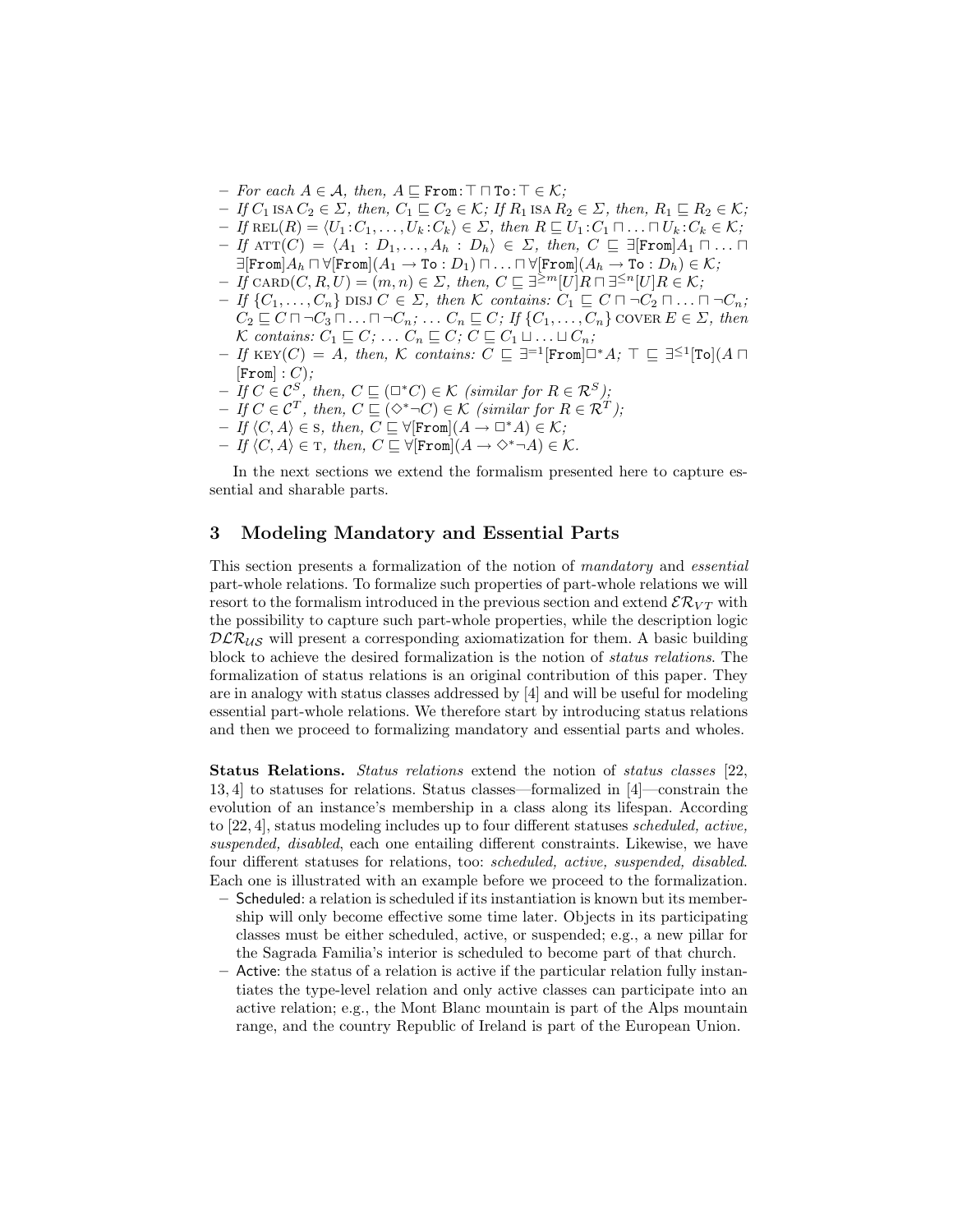

Fig. 2. Status relations (from status classes in [4]).

- Suspended: to capture a temporarily inactive relation; e.g., an instance of a CarEngine is removed from the instance of a Car it is part of for purpose of maintenance. At the moment of suspension, the participating objects must be active, but can upon suspension of the relation be either active or suspended.
- Disabled: to model expired relations that never again can be used; e.g., to represent the donor of an organ who has donated that organ and one wants to keep track of who donated what to whom. Participating objects can be member of the active, suspended or disabled class.

Status relations apply only to temporal relations (i.e. either temporary or mixed relations, see Definition 1). We assume that active relations involve only active classes and the name of a relation denotes already its active status—i.e. Active-R  $\equiv$  R. Disjointness and ISA constraints among the four status relations are analogous to those for status classes and can be represented in  $\mathcal{ER}_{VT}$  as illustrated in Fig. 2. In addition to hierarchical constraints, the following constraints hold (where  $R \sqsubseteq U_1 : C_1 \sqcap \ldots \sqcap U_n : C_n$ ):

#### (RExists) Existence persists until Disabled.

- Exists-R  $\sqsubseteq \Box^+($  Exists-R  $\sqcup$  Disabled-R)
- (RDISAB1) Disabled persists. Disabled-R  $\sqsubseteq \Box^+$ Disabled-R

(RDISAB2) Disabled was Active in the past. Disabled-R  $\subseteq$   $\Diamond$ <sup>−</sup>R

(RSUSP1) Suspended was Active in the past. Suspended-R  $\Box \Diamond$ <sup>-</sup>R

(RSusp2) Suspended involve Active or Suspended Classes.

Suspended-R  $\sqsubseteq U_i$ :  $(C_i \sqcup$  Suspended- $C_i$ ),  $i = 1, ..., 2$ 

- (RSCH1) Scheduled will eventually become Active. Scheduled-R  $\subseteq \Diamond^+$ R
- (RSCH2) Scheduled can never follow Active.  $R \sqsubseteq \Box^+$  $\neg$ Scheduled-R

In the following, with  $\Sigma_{st}$  we denote the above set of  $\mathcal{DLR}_{US}$  axioms that formalize status relations. In analogy with the logical implications holding for status classes [4], we can derive the following ones for status relations.

Proposition 1 (Status Relations: Logical Implications). Given the set of axioms  $\Sigma_{st}$  (REXISTS-RSCH2), an n-ary relation (where  $n \geq 2$ )  $R \sqsubseteq U_1$ :  $C_1 \sqcap \ldots \sqcap U_n : C_n$ , the following logical implications hold:

(RAct) Active will possible evolve into Suspended or Disabled.  $\Sigma_{st} \models \texttt{R} \sqsubseteq \Box^+(\texttt{R} \sqcup \texttt{Suspended-R} \sqcup \texttt{Disabled-R})$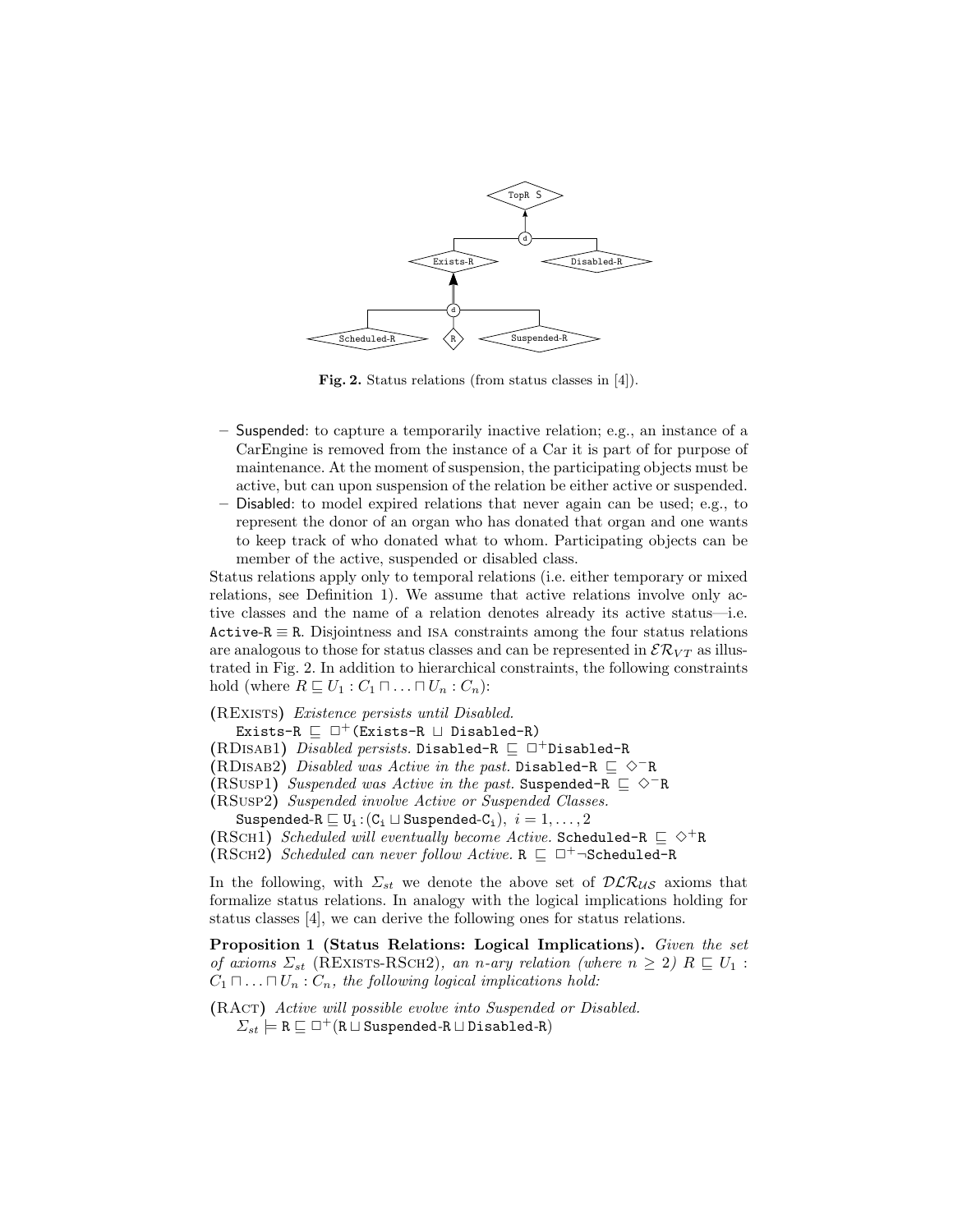(RDisab3) Disabled will never become active anymore.  $\Sigma_{st} \models$  Disabled-R  $\sqsubseteq \Box^+ \neg R$ 

(RDISAB4) Disabled classes can participate only in disabled relations.  $\Sigma_{st} \models$  Disabled-C<sub>i</sub>  $\Box \Diamond^{-} \exists [U_i]R \sqsubseteq \exists [U_i]D$ isabled-R

(RDisab5) Disabled relations involve active, suspended, or disabled classes.

Disabled-R  $\sqsubseteq U_i: (C_i \sqcup \text{Suspended}-C_i \sqcup \text{Disabled}-C_i)$ , for all  $i = 1, ..., n$ . (RSch3) Scheduled persists until active.

 $\Sigma_{st} \models$  Scheduled-R  $\sqsubseteq$  Scheduled-R  $\mathcal U$  R

(RSch4) Scheduled cannot evolve directly to Disabled.  $\Sigma_{st} \models$  Scheduled-R  $\sqsubseteq \oplus$  ¬Disabled-R

(RSch5) Scheduled relations do not involve disabled classes. Scheduled-R  $\sqsubseteq U_i$ : $\neg$ Disabled-C<sub>i</sub>, for all  $i = 1, ..., n$ .

Proof. We prove here (RDISAB4) as the others are similar to what already proved in [4]. Let  $o_i \in \text{Disabled-}C_1^{\mathcal{B}(t)}$  and  $r = \langle o_1, \ldots, o_i, \ldots, o_n \rangle \in R^{\mathcal{B}(t')}$  for some  $t' < t$ . Then, by (RACT),  $r \in (R \sqcup \texttt{Suspended-R} \sqcup \texttt{Disabled-R})^{\mathcal{B}(t)}$ . Since active relations, by assumption, can involve just active classes, then  $r \notin R^{\mathcal{B}(t)}$ . However, by  $(RSUSP2)$ ,  $r \notin S$ uspended- $R^{\mathcal{B}(t)}$ . Thus,  $r \in \texttt{Disabled-}R^{\mathcal{B}(t)}$  $\Box$ 

Lifespan and related notions. The lifespan of an object with respect to a class describes the temporal instants (and thus intervals) where the object can be considered a member of that class. We can distinguish between the following notions: EXISTENCESPAN<sub>C</sub>, LIFESPAN<sub>C</sub>, ACTIVESPAN<sub>C</sub>, BEGIN<sub>C</sub>, BIRTH<sub>C</sub>, and  $DEATH<sub>C</sub>$  depending on the status of the class the object is member of. We briefly report here their definition as presented in [4].

 $\textsc{ExistenceSpan}_{C}(o) = \{t \in \mathcal{T} \mid o \in \textsc{Exists-C}^{\mathcal{B}(t)}\}$  $\text{LIESPAN}_C(o) = \{t \in \mathcal{T} \mid o \in \text{C}^{\dot{\mathcal{B}}(t)} \cup \text{Suspended-C}^{\mathcal{B}(t)}\}$ ACTIVESPAN $_C(o) = \{t \in \mathcal{T} \mid o \in \mathcal{C}^{\mathcal{B}(t)}\}$  $\text{BEGIN}_C (o) = \min(\text{EXISTENCESPAN}_C (o))$  $BIRTH_C (o) = min(ACTIVESPAN_C (o)) \equiv min(LIFESPAN_C (o))$  $\text{DEATH}_C (o) = \max(\text{LIFESPAN}_C (o))$ 

For atemporal classes,

EXISTENCESPAN $_C(o) \equiv$  LIFESPAN $_C(o) \equiv$  ACTIVESPAN $_C(o) \equiv \mathcal{T}$ . This concludes the preliminaries. In the next section we will use the notions introduced so far for representing essential parts-whole relations.

Mandatory and essential parts and wholes. Recollecting Guizzardi's contribution on the formalization of the difference between mandatory and essential parts and wholes we can say that: a part is mandatory if the whole cannot exist without it (in a symmetric way we can define mandatory wholes); a part is essential if it is mandatory and cannot change without destroying the whole (analogously, essential whole). Furthermore, we say that a part is exclusive if it can be part of at most one whole (similarly for exclusive wholes). In this section we provide a formalization using  $DLR_{US}$  axioms of such mandatory, essential and exclusive parts and wholes. Fig. 3-A shows the various temporal relations that can hold between a whole its essential part (vv. in Fig. 3-B). Let partOf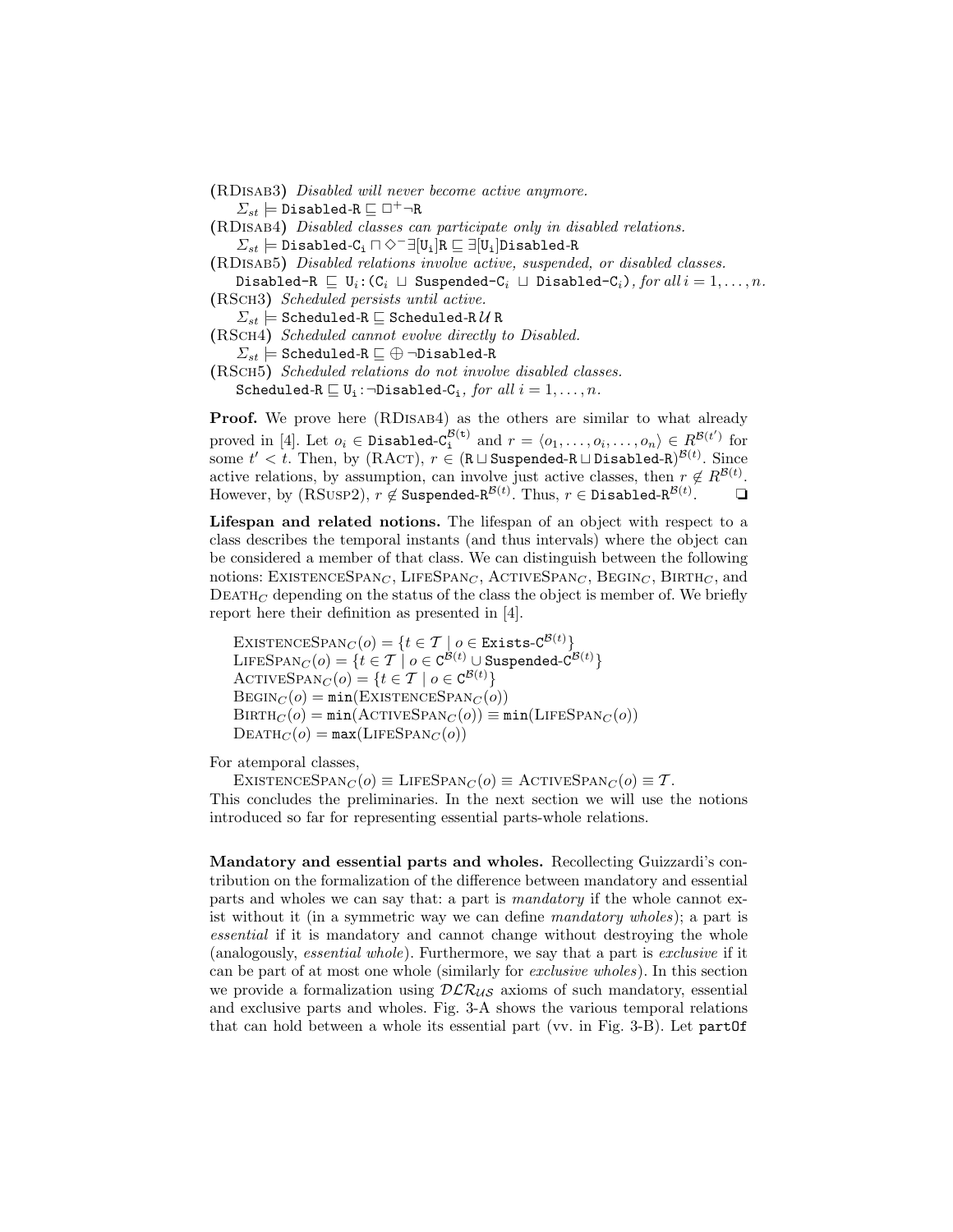

Fig. 3. Lifelines of essential or mandatory parts w.r.t. the whole (A) and vv (B).

 $\subseteq$  part:P  $\Box$  whole:W be a generic part-whole relation, the following  $DLR_{US}$ axioms give a formalization of mandatory and exclusive parts and wholes:

| $(MANP)$ $W \sqsubseteq \exists$ whole part Of          | Mandatory Part        |
|---------------------------------------------------------|-----------------------|
| $(MANW)$ $P \sqsubseteq \exists [part]$ part $0f$       | Mandatory Whole       |
| $(EXLP)$ $P \sqsubseteq \exists^{\leq 1}$ [part]part0f  | <i>Exclusive Part</i> |
| $(ExLW)$ $W \sqsubseteq \exists^{\leq 1}$ [whole]partOf | Exclusive Whole       |

To capture essential parts and wholes, in addition to the above axioms, we will use appropriate subsets of the following axioms.

|        | $(CONPO)$ Suspended-part Of $\sqsubseteq \bot$             | Continuous Parts            |
|--------|------------------------------------------------------------|-----------------------------|
| (DISP) | Disabled-partOf $\sqsubseteq$ part : Disabled-P            | Disabled Part               |
|        | $(DISW)$ Disabled-partOf $\sqsubseteq$ whole: Disabled-W   | Disabled Whole              |
|        | (SCHPO) partOf $\subseteq \Diamond^{-}$ Scheduled-partOf   | <i>Scheduled Part-Whole</i> |
| (SCHP) | Scheduled-part Of $\sqsubseteq$ part : Scheduled-P         | <i>Scheduled Part</i>       |
|        | $(SCHW)$ Scheduled-partOf $\sqsubseteq$ whole: Scheduled-W | <i>Scheduled Whole</i>      |

We can now show that the above axiomatization is sufficient to represent the various forms of essential parts as shown in Fig. 3(p1-p4).

**Theorem 1 (Essential Parts).** Let part Of  $\subseteq$  part:P  $\cap$  whole:W be a generic part-whole relation satisfying  $\Sigma_{st}$ , then,

- 1. p2 holds if (ManP), (ConPO), (DisW) hold;
- 2.  $p_4$  holds if (MANP), (CONPO), (DISW), (DISP) hold;
- 3. p3 holds if (ManP), (ConPO), (DisW), (SchPO), (SchP) hold;
- 4. p1 holds if (ManP), (ConPO), (DisW), (DisP), (SchPO), (SchP) hold.

**Proof.** Let  $o_w \in W^{\mathcal{B}(\mathbf{t}_0)}$  with  $t_0 = \text{BIRTH}_W(o_w)$ , then by (MANP),  $\exists o_p \in P^{\mathcal{B}(t_0)}$ and  $\langle o_p, o_w \rangle \in \texttt{partOf}^{\mathcal{B}(t_0)}$ .

CASE p2. To prove that p2 of Fig. 3 holds we prove that  $\text{ACTIVESPAN}_W(o_w) \subseteq$ ACTIVESPAN<sub>P</sub> $(o_p)$ , i.e. BIRTH<sub>W</sub> $(o_w) \geq$  BIRTH<sub>P</sub> $(o_p)$  and DEATH<sub>W</sub> $(o_w)$ DEATH<sub>P</sub> $(o_p)$ . Now, let  $t_0 < t' <$ DEATH<sub>W</sub> $(o_w)$ , then by (RACT) and (CONPO) either  $\langle o_p, o_w \rangle \in \texttt{partOf}^{\mathcal{B}(t')}$  or  $\langle o_p, o_w \rangle \in \texttt{Disabled-partOf}^{\mathcal{B}(t')}$ . The last case cannot happen since, by (DISW),  $o_w \in \text{Disabled-W}^{\mathcal{B}(\mathbf{t}')}$  but by assumption  $o_w \in W^{\mathcal{B}(\mathbf{t}')}$ . Thus, since by assumption active relations involve only active classes, then  $o_p \in P^{\mathcal{B}(t')}$  for all t' s.t.  $t_0 < t' <$  DEATH<sub>W</sub> $(o_w)$ . For  $t_1 \geq$  DEATH<sub>W</sub> $(o_w)$ and  $t_2 \leq \text{BIRTH}_W(o_w)$  none of the axioms constraints the lifespan of  $o_p$ . Thus,  $\text{DEATH}_W(o_w) \leq \text{DEATH}_P(o_p)$ , and  $\text{BIRTH}_W(o_w) \geq \text{BIRTH}_P(o_p)$ .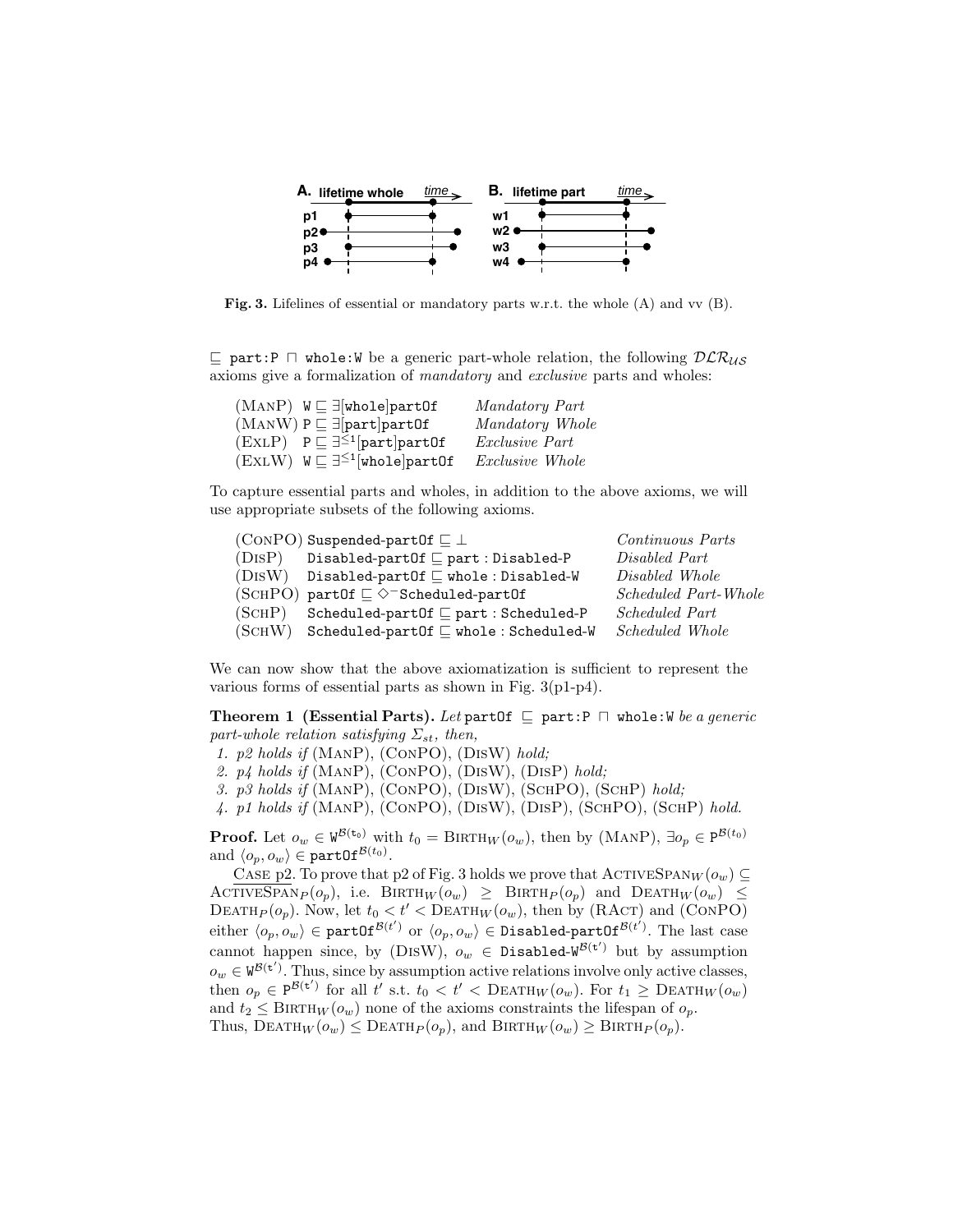Case p1. To prove that the case p1 of Fig. 3 holds we should prove that ACTIVESPAN $_W(o_w) =$  ACTIVESPAN $_P(o_p)$ , i.e. BIRTH $_W(o_w) =$  BIRTH $_P(o_p)$  and DEATH $_W(o_w)$  = DEATH $_P(o_p)$ . As for case p2, since (CONPO) and (DISW) hold, then,  $o_p \in P^{\mathcal{B}(t')}$  for all t' s.t.  $t_0 < t' < D$ EATH $_W(o_w)$ . Now, let  $t_1 =$  $\text{DEATH}_W(o_w)$ , then, by (RDISAB4) and (RACT),  $\langle o_p, o_w\rangle \in \text{Disabled-partOf}^{\mathcal{B}(t_1)},$ and, by (DISP),  $o_p \in \text{Disabled-P}^{\mathcal{B}(t_1)}$ . Thus,  $\text{DEATH}_W(o_w) = \text{DEATH}_P(o_p)$ . Now, by absurd, let's assume that  $o_p \in P^{\mathcal{B}(t_2)}$ , with  $t_2 < t_0$ . By (SCHPO), there is a  $t' < t_0$  s.t.  $\langle o_p, o_w \rangle \in$  Scheduled-partOf<sup> $\mathcal{B}(t')$ </sup> and, by (SCHP),  $o_p \in$ Scheduled-P<sup> $\mathcal{B}(t')$ </sup>. Then,  $t_2 \neq t'$ . Also,  $t_2 \not< t'$  since, by (SCH2), an active class cannot evolve into its scheduled status. Finally,  $t_0 > t_2 \ngeq t'$  since, by (RSCH3)  $\langle o_p, o_w \rangle \in$  Scheduled-partOf<sup>B(t2)</sup> and, by (SCHP),  $o_p \in$  Scheduled-P<sup>B(t2)</sup>. Thus,  $BIRTH_W(o_w) = BIRTH_P(o_p)$ .

Cases p4, p3 can be easily obtained from the above.  $\Box$ 

A similar result can be proved for essential wholes.

Theorem 2 (Essential Wholes). Let partOf  $\subseteq$  part:P  $\sqcap$  whole:W be a generic part-whole relation satisfying  $\Sigma_{st}$ , then,

- 1. w2 holds if (ManW), (ConPO), (DisP) hold;
- 2. w4 holds if (ManW), (ConPO), (DisP), (DisW) hold;
- 3. w3 holds if (ManW), (ConPO), (DisP), (SchPO), (SchW) hold;
- 4. w1 holds if (ManW), (ConPO), (DisP), (DisW), (SchPO), (SchW) hold.

Thus, from the axiomatization presented above, the essential parts and wholes in a part-whole relation are always active and cannot be suspended and when the strict case is allowed (i.e. either p1 or w1 holds) then they are either both member of their respective Scheduled class, or both Active, or both member of their respective Disabled classes. Hence, a change of membership from one of the two objects implies *instantaneous* change  $(\mathscr{L})$  of the other in the same type of status class. In the literature, essential parts are often considered also exclusive [14, 18]. Our modeling of essential parts and wholes can be easily extended by adding to the axiomatization of Theorems 1-2 either (EXLP) or (EXLW), depending whether we want to capture exclusive essential parts or wholes.

#### 4 Conclusions

We proposed a solution to the modelling problem of representing mandatory and essential parts and wholes by characterizing the semantics of these shareability notions by resorting to the  $\mathcal{ER}_{VT}$  temporal conceptual data modelling language augmented with status relations and its formalization into the temporal DL  $DLR_{US}$ .

Several issues have still to be addressed. We are currently elaborating on the presented approach to also cater for concurrent and sequential sharing of parts and their interaction with various types of part-whole relations. From the reasoning point of view, while reasoning on  $\mathcal{DLR}_{\mathcal{US}}$  is known to be undecidable, we are studying whether by weakening the EER expressiveness (e.g. forbidding covering and at-most cardinalities and allowing only binary relations) we can use a simpler and thus decidable temporal DL as presented in [1].